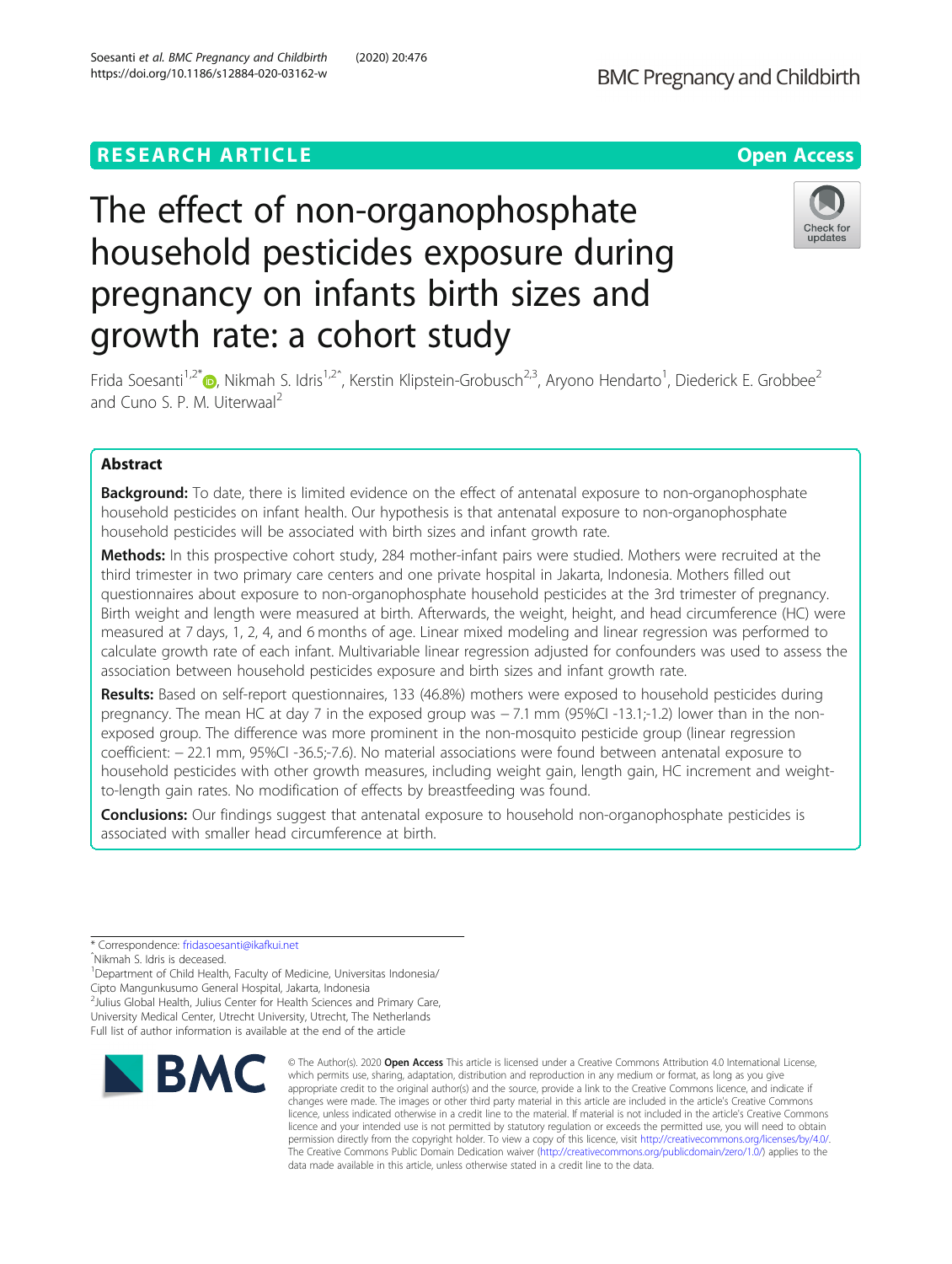### Background

Endocrine disrupting chemicals (EDC) is the term used to describe substances that can potentially interfere with the endocrine systems  $[1, 2]$  $[1, 2]$  $[1, 2]$  $[1, 2]$ . EDCs are divided into major classes of chemicals including various types of pesticides, industrial chemicals, plastic packaging components, fuels and other materials that are used in daily life [\[2](#page-7-0)]. The exposures may occur early in life since pregnant woman may transfer EDCs through the placenta to the fetus [[1,](#page-7-0) [3](#page-7-0), [4\]](#page-7-0). EDCs may have trans-generational effects with impacts on health mediated through epigenetic mechanisms [[1](#page-7-0)–[3](#page-7-0)].

While there is substantial evidence on animal and human studies regarding the effects of endocrine disrupting organophosphate pesticides to the male reproductive system  $[5, 6]$  $[5, 6]$  $[5, 6]$  $[5, 6]$ , puberty  $[7]$  $[7]$ , thyroid  $[8-10]$  $[8-10]$  $[8-10]$ , and obesity [[11\]](#page-7-0); there is little evidence on the health effects of early exposure to household pesticides during pregnancy on infant growth. Prenatal exposure to organophosphate insecticides is associated with neurobehavioral deficits in humans and animal models. Prenatal exposures to organophosphate pesticides have been linked to smaller head size  $[12]$  $[12]$ , lower birth weight  $[13]$  $[13]$ , attention problems, neurodevelopmental disorder and a significant reduction in childhood IQ [[1](#page-7-0), [14](#page-7-0), [15](#page-7-0)].

The use of organophosphate pesticides has been banned for household purposes [[16\]](#page-7-0). Currently, most of household pesticides contain either pyrethroids, propoxur, transfluthrin, or in combinations [\[16](#page-7-0), [17](#page-7-0)]. These pesticides tend to degrade rapidly in the outdoor environment but half-lives appear to be longer indoors. Prenatal exposure to pyrethroids and propoxur have been linked to neurodevelopmental disorders in early life [\[17](#page-7-0)], while in animal studies, chronic toxicity of propoxur has been associated with decreased weight gain [[18\]](#page-7-0). In rats, transfluthrin has been shown to have low acute and dermal toxicity, but no evidence of teratogenicity, fetoxicity or reproductive toxicity [\[19](#page-7-0)].

There are no formal data on the use of nonorganophosphate household pesticides in Indonesia, but we assume that the use of household pesticides such as coil and spray are high because Indonesia is endemic for dengue and malaria, both are transmitted by mosquitos. Therefore, controlling mosquitos' population may reduce dengue and malaria infection. Based on the Indonesian Basic Health Survey 2013 (Riskesdas 2013), most of Indonesian households use the coil (48.4%), followed by repellant  $(16.9%)$  and spray  $(12.2%)$  pesticides  $[20]$  $[20]$ . The coil is the first choice among Indonesian households in terms of affordability [\[20](#page-7-0)]. The active ingredients of household coil and spray pesticides mainly are pyrethroids and transfluthrin. Crowding and poor ventilation might increase the level of exposure of these degradable pesticides.

This was a preliminary study to explore the association of exposure to non-organophosphate household pesticides in mothers during pregnancy with the birth sizes and growth rate of their infants in the first 6 month of life. Secondarily, our study aimed to assess any association of exposure to non-organophosphate household pesticides during pregnancy with other health consequences in the offspring including respiratory symptoms, skin problems, and the rate of infections.

#### **Methods**

This was a prospective cohort study as part of the Breastfeeding Attitude and Volume Optimization (BRAVO) study (NCT01566812) in Jakarta, Indonesia [[21\]](#page-7-0).The participant enrollment was performed from June 2012 to January 2017. From 718 participants enrolled in BRAVO study, initially, 282 participants were excluded due to incomplete data on exposure. Afterwards, 152 participants were excluded due to incomplete infant's growth measurement, thus we included 284 pairs of mother-infant with complete data on exposure and growth measurement of their infants for analysis. Both populations were comparable on important prognostic factors ([supplemental data](#page-6-0)). Pregnant women in three centers, i.e., one private maternal and children hospital (Budi Kemuliaan Hospital) and two primary care centers in Senen and Jatinegara districts, Jakarta, Indonesia were recruited for participation in the BRAVO study during their 3rd trimester antenatal care visit. BRAVO was ethically approved by the Institutional Review Board of the Faculty of Medicine Universitas Indonesia/Cipto Mangunkusumo Hospital, Jakarta, Indonesia (reference number: 913/UN2.F1/ETIK/X/ 2012) [[21\]](#page-7-0).Informed consent was obtained from all study participants prior to study enrolment [\[21](#page-7-0)].

Maternal characteristics including maternal age, parity, history of abortion, family income, level of education, weight gain during pregnancy (expressed as ΔBMI: the difference between BMI at labor and BMI prior to pregnancy), and alcohol or illicit drug use in pregnancy were obtained from self-report questionnaires filled out by pregnant women at recruitment [\[21\]](#page-7-0). Gestational age at delivery, Apgar score, maternal hypertension and diabetes (pre-existing or gestational), certain neonatal morbidities (special nursery care requirements, including sepsis, respiratory distress, and hyperbilirubinemia) were obtained from medical records [[21\]](#page-7-0).

#### Measurement of exposure

Exposure to household pesticides was obtained by validated self-report questionnaires filled out by the pregnant women at recruitment [\[21](#page-7-0)]. Mothers were considered as exposed to household pesticides when they use mosquito insecticides, or other pesticides to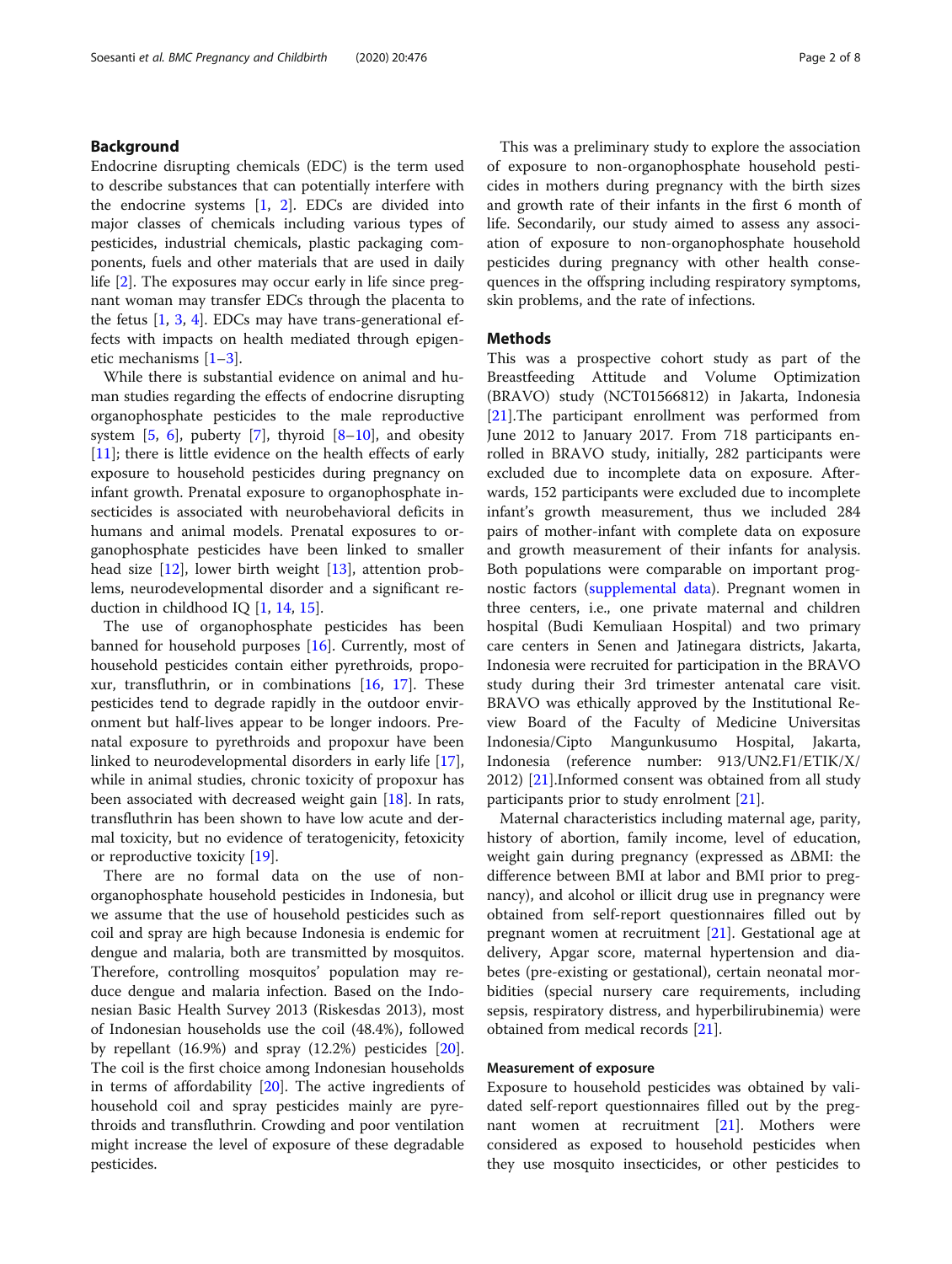eliminate cockroaches or other insects during their pregnancy. Due to the all year high incidence of dengue in Jakarta, we assume that the use of pesticides is a routine manner. We decided to classify the pesticides exposure into three groups as exposed to mosquito vs non mosquito vs combination of both type considering that e.g. pesticides used against cockroaches might be more potent than pesticides used against mosquitos. No data on the type or brand of household pesticides was recorded [[21\]](#page-7-0). Exposure to other possible EDCs including water sources, fuel usage at home, and garbage burning were recorded [\[21\]](#page-7-0). Traveling using open vehicles (motorcycle or bajaj) without using a face mask during travelling was recorded as proxy to exposure to traffic air pollution [[21\]](#page-7-0). Data on active and passive smoking in mothers during pregnancy were also recorded [[21\]](#page-7-0).

#### Birth sizes and post natal growth measurement

Birth and length were measured at birth, while head circumference (HC) was measured at day 7 after birth. Afterwards, the weight, height, and HC were measured at 7 days, 1, 2, 4, and 6 months of age. All the measurements were performed twice according to standardized procedures and then averaged. Infants with at least two measurements (other than at birth and day 7) available within the first 6 months of life were included in the analyses [[22](#page-7-0), [23](#page-7-0)]. Subsequently, linear mixed modeling was performed with extraction of estimated random slopes per child for weight, length, and HC. Linear regression was performed to calculate the predicted values per child, giving the estimated length gain rate, weight gain rate and HC increment per child. Weight gain rate was expressed in grams per day, while the length gain rate and HC increment were expressed in cm per months [[22,](#page-7-0) [23](#page-7-0)]. Weight gain rate adjusted for length gain rate (WLG), reflecting excess weight gain, was assessed for each child by deriving internal Z-score in our study population and calculating the standardized residuals from the linear regression model with weight gain as the dependent variable and length gain as the independent variable [\[22](#page-7-0), [23\]](#page-7-0).

#### Covariates

Socio-economic status (SES) i.e. household income and level of education, mother's age at pregnancy, BMI increment during pregnancy were considered as covariates in this study. Other explored confounders were active smoking and passive smoking during pregnancy, household water sources, fuel sources, exposure to traffic air pollution, and garbage burning. All of the possible covariates were treated as categorical, excluding mother's age and BMI increment. Breastfeeding was considered as a potential effect modifier [[24\]](#page-7-0). Information on breastfeeding was obtained by questionnaire at 1, 2, 4 and 6 months of infant's age.

#### Other infant health outcomes

Episode of fever, respiratory symptoms, gastrointrointestinal, skin and eye infection symptoms were collected by use of an infection diary filled by mothers at 1, 2, 4 and 6 months of infant's age. Fever was subjectively defined as increased temperature that needed antipyretic drug or axilla temperature > 37.5 °C. Gastrointestinal symptoms were recorded as any episodes of vomiting, diarrhea or loose stool. Any cough episodes, runny nose, or dyspnea were recorded as respiratory symptoms. Skin symptoms were recorded as eczema or acute urticaria, while eye symptoms defined as any discharge in one of both eyes or conjunctival injection (redness in the white portions).

#### Statistical analysis

Baseline characteristics were tabulated by exposure (yes/ no) to household pesticides. Continuous variables were expressed as mean and standard deviation or median and interquartile range if distributions were skewed. Group differences were estimated and tested by independent groups t-test, chi-square test, or Fisher's exact test where appropriate and  $p$  values were provided.

Multivariable linear regression adjusted for confounders was used to assess the associations between household pesticides exposure and birth sizes (weight, length, HC) and between household pesticides exposure and growth rate (weight, length, HC, and WLG). To that end, dummy variables were created for categories of household pesticides exposures (mosquito pesticides, non-mosquito pesticides, and combined pesticides groups) and simultaneously entered into the models as independent variables. Possible interaction between household pesticides categories and breastfeeding at 6 months of age on growth rates was tested by adding a product term of (dummy variable of house hold categories \* breast feeding at 6 months) to the models. The difference in the incidence of infections in early life (fever, respiratory, gastrointestinal, skin, and eye infection) between exposed and non-exposed to household pesticides group were explored using the chi square test.

Statistical significance was assumed if 95% confidence intervals did not include the estimation null values, corresponding to a two-sided  $p$  value of < 0.05. Statistical analyses were conducted using IBM SPSS version 24 for Mac.

#### Results

Baseline characteristics of the study population are shown in Table [1](#page-3-0). One hundred thirty three (46.8%) of 284 mothers were exposed to household pesticides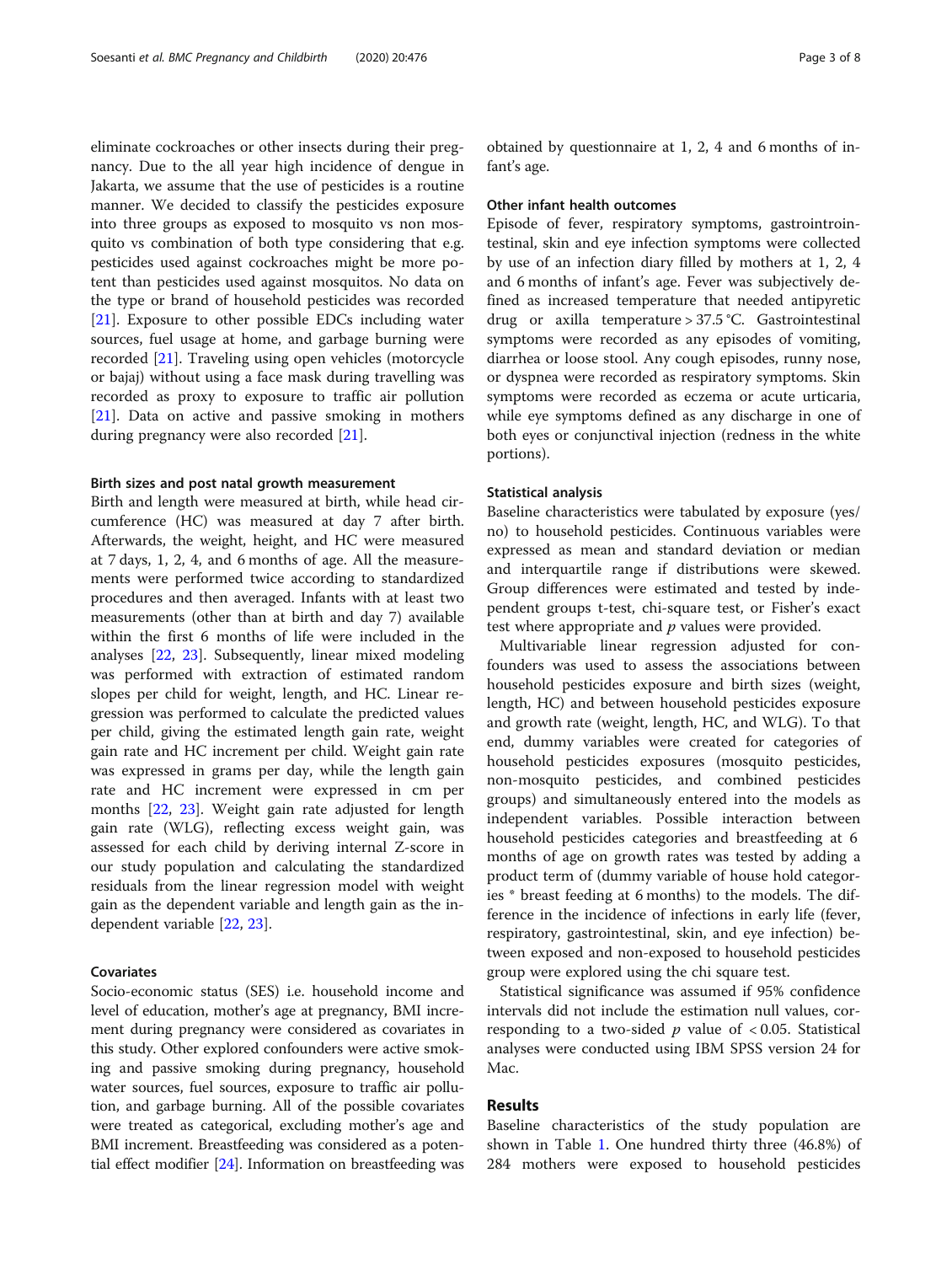#### <span id="page-3-0"></span>Table 1 Baseline subject characteristics

|                                                 |                                        | Use of household pesticides during pregnancy |                                |            |
|-------------------------------------------------|----------------------------------------|----------------------------------------------|--------------------------------|------------|
| Variable                                        |                                        | Non-exposed $(n = 151)$                      | Exposed $(n = 133)$            | $p$ -value |
| <b>INFANT</b>                                   |                                        |                                              |                                |            |
| Male sex, n (%)                                 |                                        | 86 (58.5)                                    | 63 (48.8)                      | 0.11       |
| Birth weight (grams), (range)                   |                                        | 3149 (380), (range: 2150-4300)               | 3070 (432), (range: 2340-4150) | 0.11       |
| Birth length (cm), (range)                      |                                        | 48.44 (1.68) (range: 43-54)                  | 48.08 (2.12) (range: 45-52)    | 0.14       |
| Head circumference (cm), (range)                |                                        | 34.38 (1.78), (range 26-39)                  | 33.89 (2.12) (range 23-37)     | 0.08       |
| Gestational age (weeks), (range)                |                                        | 38.9 (1.5), (range: 35-42)                   | 38.9 (1.3), (range: 36-42)     | 2.1 0.96   |
| Breastfed until 6 months, n (%)                 |                                        | 100 (82.6)                                   | 85 (78.7)                      | 0.67       |
| <b>MOTHERS</b>                                  |                                        |                                              |                                |            |
| Maternal age (years)                            |                                        | 28.0 (5.2)                                   | 28.8 (6.2)                     | 0.29       |
| Parity <sup>a</sup>                             |                                        | 2(2)                                         | 2(2)                           | 0.24       |
| History of abortion, n (%)                      |                                        | 13(9.4)                                      | 21 (17.6)                      | 0.16       |
| BMI mother before pregnancy ( $\text{kg/m}^2$ ) |                                        | 26.2(4.6)                                    | 26.3(5.1)                      | 0.88       |
| BMI increment by pregnancy ( $\text{kg/m}^2$ )  |                                        | 3.9(2.3)                                     | 3.6(2.6)                       | 0.40       |
| Family income (USD/month), n (%)                | $>223^b$                               | 19 (12.6)                                    | 22 (17.1)                      | 0.18       |
| Educational level mother, n (%)                 | University level<br>Senior high school | 12(8.0)<br>106 (70.7)                        | 9(6.8)<br>82 (62.1)            | 0.42       |
| Travel using open vehicles, n (%)               |                                        | 138 (91.4)                                   | 127 (95.5)                     | 0.31       |
| Travel without face mask, n (%)                 |                                        | 88 (58.3)                                    | 77 (57.9)                      | 0.59       |
| Passive smoking during pregnancy, n (%)         |                                        | 110 (74.8)                                   | 100(76.3)                      | 0.77       |
| Actively smoking during pregnancy, n (%)        |                                        | 2(1.3)                                       | 3(2.3)                         | 0.67       |
| Home fuel resources n (%)                       |                                        |                                              |                                |            |
| Kerosene                                        |                                        | 11(7.3)                                      | 12(9.0)                        | 0.61       |
| Gas                                             |                                        | 133 (88.1)                                   | 118 (88.7)                     |            |
| No garbage burning, n (%)                       |                                        | 134 (88.7)                                   | 99 (74.4)                      | 0.02       |
| Water resources, n %                            |                                        |                                              |                                |            |
| City pipe                                       |                                        | 104 (68.9)                                   | 95 (71.4)                      | 0.53       |

Note: numbers are mean (SD) otherwise indicated, <sup>a</sup>: median (interquartile range), <sup>b</sup>family income 223 USD/month is the Indonesian minimum monthly wedges per capita

during pregnancy. There were no differences in maternal age, history of abortion, parity, BMI increment during pregnancy and SES between the exposed and nonexposed groups. There were no significant differences in the use of other possible EDCs. However more subjects in the exposed group burned their garbage compared to the unexposed. Infants born from non-exposed group were sligthly heavier, taller and had larger head circumference at birth compare to those of exposed group, eventhough the difference was not significant.

Table [2](#page-4-0) shows the association between antenatal exposure to household pesticides with birth sizes. In the final adjustment, the HC at day 7 in the exposed group was significantly lower by 7.1 mm than in the nonexposed group  $(95\% \text{ CI of } -13.1; -1.2)$ . Mean birth weight and birth length of infants in the exposed group were lower than those of the non-exposed (106.3 g and 3.7 mm lower, respectively), but these were borderline

statistically significant after adjustments. From the subgroup analysis (Table [2](#page-4-0)), birth weight was lower in the group who were exposed to "mosquito pesticides only" compared to the other groups (adjusted coefficient: − 123.5 g), while the HC was significantly lower in the group that was exposed to non-mosquito pesticides only (adjusted coefficient: − 22.1 mm, 95% CI of − 36.5;-7.6).

Infants of exposed mothers continued to have lower weight gain rate, WLG rate, and HC increment than infants in the non-exposed group, but none of these were statistically significant (adjusted coefficients of − 0.17 g/ day,  $-0.08$  mm/month,  $-0.05$  z-score/day, respectively). Infants of exposed mothers gained more length than the non-exposed group, but this was not statistically significant (adjusted coefficient: 0.04 mm/month) (Table [3](#page-4-0)). None of the subgroup analyses showed significant differences between the exposed and non-exposed group in terms of weight gain rate, length gain rate, HC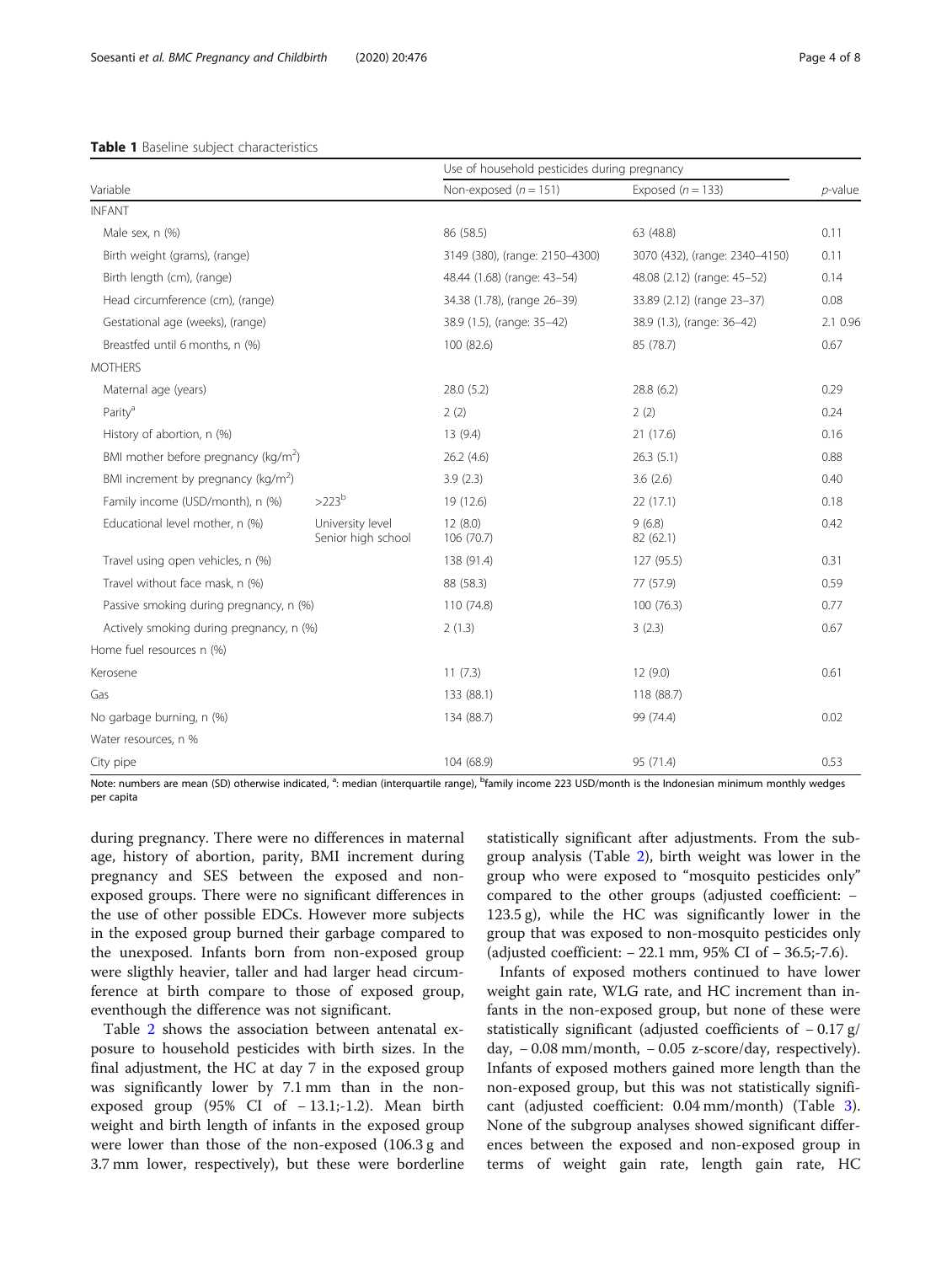<span id="page-4-0"></span>Table 2 Association between exposure to household pesticides during pregnancy with birth anthropometrics

| Exposure                                                                | Model   | Linear regression coefficients (95% confidence interval) |                        |                                       |
|-------------------------------------------------------------------------|---------|----------------------------------------------------------|------------------------|---------------------------------------|
|                                                                         |         | Birth weight (g)                                         | Birth length<br>(mm)   | Head circumference<br>(mm)            |
| Non-Exposed $(n = 151)$                                                 |         | Reference                                                | Reference              | Reference                             |
| Exposed to Household pesticides ( $n = 133$ )                           | Crude   | $-121.4$ (-227.6; -15.2) <sup>*</sup>                    | $-4.0$ ( $-9.3;1.4$ )  | $-6.4$ $(-12.1,-0.7)^{*}$             |
|                                                                         | Model 1 | $-112.3$ $(-219.6,-5.1)^{x}$                             | $-3.7$ $(-9.1;1.8)$    | $-6.6$ ( $-12.3$ :-0.8) <sup>*</sup>  |
|                                                                         | Model 2 | $-106.3$ ( $-215.8$ ; 3.2)                               | $-3.7$ ( $-9.3;1.9$ )  | $-7.1$ (-13.1;-1.2) <sup>*</sup>      |
| Exposed to mosquito insecticides only ( $n = 87$ )                      | Crude   | $-134.1$ (-255.7;-12.5) <sup>*</sup>                     | $-5.3$ ( $-11.4;0.7$ ) | $-4.0$ ( $-10.4;2.4$ )                |
|                                                                         | Model 1 | $-130.2$ (-253.1;-7.2) <sup>*</sup>                      | $-5.2$ ( $-11.3;0.9$ ) | $-4.3$ ( $-10.9;2.0$ )                |
|                                                                         | Model 2 | $-123.5$ ( $-248.8;1.7$ )                                | $-4.8$ ( $-11.1;1.1$ ) | $-4.7$ ( $-11.3;2.0$ )                |
| Exposed to pesticides other than mosquito insecticides ( $n = 15$ )     | Crude   | $-82.1$ ( $-332.9;168.7$ )                               | $-6.5(-19.1;6.0)$      | $-22.2$ (-36.5;-7.8) <sup>*</sup>     |
|                                                                         | Model 1 | $-57.7$ ( $-308.4;193.0$ )                               | $-5.3$ ( $-17.9;7.3$ ) | $-21.8$ ( $-36.3$ ;-7.4) <sup>*</sup> |
|                                                                         | Model 2 | $-57.9$ ( $-309.1;193.3$ )                               | $-5.7$ ( $-18.4;7.0$ ) | $-22.1$ ( $-36.5$ ;-7.6) <sup>*</sup> |
| Exposed to both mosquito insecticides and other pesticides ( $n = 31$ ) | Crude   | $-72.1$ ( $-246.9;102.7$ )                               | 2.4(6.3;11.1)          | $-5.7$ ( $-14.9;3.5$ )                |
|                                                                         | Model 1 | $-71.4$ ( $-247.8;105.5$ )                               | 2.1(6.7;10.9)          | $-6.6$ ( $-15.9;2.8$ )                |
|                                                                         | Model 2 | $-59.8$ ( $-241.4$ ; 103.2)                              | 1.7(7.5;10.1)          | $-6.7$ ( $-16.2;3.0$ )                |

Model 1: adjusted for SES, mother's age at pregnancy

Model 2: adjusted for SES, mother's age at pregnancy, household SHS exposure, water sources, fuel sources, garbage burning, and use of open vehicle  $*: p < 0.05$ 

increment and WLG rate. There was no significant interaction between the household pesticide categories and breastfeeding on weight gain, height gain, HC increment and WLG rates (all product term p-values  $were > 0.05$ ).

Infants in the exposed group had more skin problems (defined as eczema or acute urticaria) compared to infants in the non-exposed group (32.5% vs 21.2%,  $p = 0.04$ )

(Table [4\)](#page-5-0). Further analysis showed that there was no difference in the incidence of skin problems in early life between the three categories of exposure (p-value of 0.30, 0.52, and 0.10, respectively). No interaction with breastfeeding was found. There were no statistically significant differences in the episodes of fever, respiratory symptoms, gastrointestinal symptoms and eye problems in exposed and non-exposed groups.

| Table 3 Associations between exposure to household pesticides during pregnancy with growth rate in the first 6 months of life |  |  |  |
|-------------------------------------------------------------------------------------------------------------------------------|--|--|--|
|-------------------------------------------------------------------------------------------------------------------------------|--|--|--|

|                                                                            | Model   | Linear regression coefficients (95% confidence interval) |                                |                            |                          |
|----------------------------------------------------------------------------|---------|----------------------------------------------------------|--------------------------------|----------------------------|--------------------------|
|                                                                            |         | Weight gain rate<br>(q/day)                              | Length gain rate<br>(mm/month) | HC increment<br>(mm/month) | WLG (z-score/day)        |
| Non-Exposed $(n = 151)$                                                    |         | Reference                                                | Reference                      | Reference                  | Reference                |
| Exposed to house hold pesticides ( $n = 133$ )                             | Crude   | $-0.13$ ( $-1.05;0.79$ )                                 | $0.06$ ( $-0.10;0.22$ )        | $-0.10$ ( $-0.28;0.07$ )   | $-0.03$ ( $-0.31;0.25$ ) |
|                                                                            | Model 1 | $-0.13$ ( $-1.05;0.79$ )                                 | $0.04 (-0.12; 0.20)$           | $-0.09$ ( $-0.27;0.09$ )   | $-0.05$ ( $-0.34;0.23$ ) |
|                                                                            | Model 2 | $-0.20$ ( $-1.17;0.77$ )                                 | $0.03$ ( $-0.14;0.19$ )        | $-0.08$ ( $-0.27;0.10$ )   | $-0.06$ ( $-0.35;0.24$ ) |
| Exposed to mosquito insecticides only ( $n = 87$ )                         | Crude   | $-0.03$ ( $-1.02;0.96$ )                                 | $0.10 (-0.06; 0.27)$           | $-0.12$ ( $-0.31;0.08$ )   | $0.005$ (- 0.296;0.306)  |
|                                                                            | Model 1 | $-0.01$ ( $-1.02;0.99$ )                                 | $0.09$ ( $-0.08;0.25$ )        | $-0.10$ ( $-0.30;0.10$ )   | $0.007$ (- 0.298;0.312)  |
|                                                                            | Model 2 | $-0.004$ ( $-1.04;1.03$ )                                | $0.07$ ( $-0.10;0.24$ )        | $-0.10$ ( $-0.30;0.10$ )   | $0.007$ (- 0.307;0.321)  |
| Exposed to pesticides other than mosquito<br>insecticides ( $n = 15$ )     | Crude   | $0.39$ ( $-1.59;2.38$ )                                  | $0.02$ ( $-0.31;0.35$ )        | $-0.29$ ( $-0.68;0.10$ )   | $0.12$ ( $-0.48;0.74$ )  |
|                                                                            | Model 1 | $0.21$ (-1.79;2.21)                                      | $-0.01$ ( $-0.34;0.32$ )       | $-0.28$ ( $-0.68;0.11$ )   | $0.06$ ( $-0.55;0.67$ )  |
|                                                                            | Model 2 | $0.22$ (- 1.81;2.25)                                     | $-0.01$ ( $-0.35;0.32$ )       | $-0.29$ ( $-0.68;0.11$ )   | $0.07$ ( $-0.55;0.68$ )  |
| Exposed to both mosquito insecticides and<br>other pesticides ( $n = 31$ ) | Crude   | $0.03$ (-1.39;1.44)                                      | $-0.09$ ( $-0.32;0.15$ )       | $0.12$ (- 0.16;0.39)       | $-0.03$ ( $-0.43;0.43$ ) |
|                                                                            | Model 1 | $-0.12$ ( $-1.15$ ; 1.31)                                | $-0.12$ ( $-0.20;0.05$ )       | $0.14 (-0.14; 0.42)$       | $-0.05$ ( $-0.49;0.38$ ) |
|                                                                            | Model 2 | $-0.03(-1.54;1.47)$                                      | $-0.17$ ( $-0.20;0.05$ )       | $0.17 (-0.12; 0.47)$       | $-0.03$ ( $-0.49;0.43$ ) |

Model 1: adjusted for SES and mother's age at pregnancy

Model 2: adjusted for SES, mother's age at pregnancy, breastfed for 6 months, house hold SHS exposure, water sources, fuel sources, garbage burning, and usage of open vehicle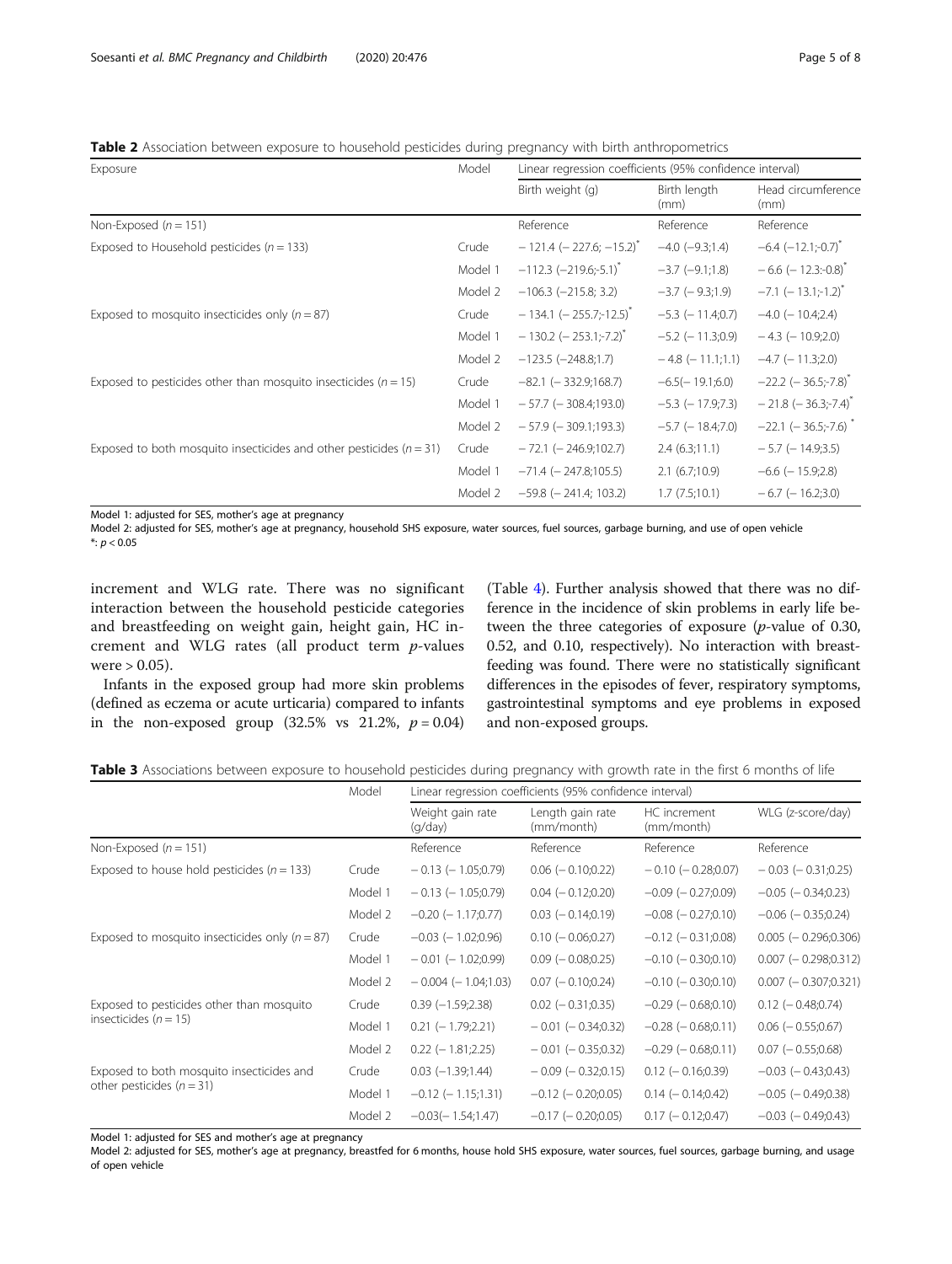<span id="page-5-0"></span>Table 4 Associations between exposure to household pesticides during pregnancy with episodes of infections in early life

|                                      | Use of household pesticides during pregnancy |                     |            |
|--------------------------------------|----------------------------------------------|---------------------|------------|
| Episodes of infections in early life | Non-exposed $(n = 151)$                      | Exposed $(n = 133)$ | $p$ -value |
| Fever, $n$ $(\%)$                    | 77 (50.9)                                    | 66 (49.6)           | 0.97       |
| Respiratory symptoms, n (%)          | 125 (86.8)                                   | 108 (87.8)          | 0.81       |
| Gastrointestinal symptoms, n (%)     | 61(42.1)                                     | 59 (47.6)           | 0.37       |
| Skin problems, n (%)                 | 31(21.2)                                     | 40 (32.5)           | $0.04^{b}$ |
| Eye problems, n (%)                  | 8(5.9)                                       | 5(4.1)              | 0.59       |

Note: <sup>b</sup> further analysis on the exposed to pesticides group categories (mosquito only, non-mosquito, combined groups) adjusted for SES, mother's age at pregnancy, breastfed for 6 months, house hold SHS exposure, water sources, fuel sources, garbage burning, and usage of open vehicle

#### **Discussion**

This study shows that infants born from mothers exposed to household pesticides during pregnancy had lower head circumference at birth compare to those of non-exposed mothers, particularly with exposure to non-mosquito pesticides. Birth weight of infants born from mothers exposed to household pesticides was lower, but not statistically significantly, nor were there associations between exposure and aspects of growth, including weight gain, length gain, HC increment and weight-to-length gain rates.

The prospective cohort design is one of the strengths of this study. To our knowledge, not many studies have explored the effects of exposure to household pesticides during pregnancy on infant health, especially on birth size and infant growth [\[17](#page-7-0), [25](#page-7-0)–[27\]](#page-7-0). As most Indonesians use household pesticides to eradicate mosquitos or other insects [\[20\]](#page-7-0), that population is relevant for studying the effects of antenatal exposure to household pesticides on infant health.

Like many other studies, exposure to household pesticides in this study was obtained from self-reported questionnaire [[17,](#page-7-0) [26,](#page-7-0) [27\]](#page-7-0). We obtained questionnaire data at the 3rd trimester of pregnancy but none of the participants or the research staffs were aware of the study hypothesis; thus minimizing the possibility of information bias. On the final analysis, we adjusted for several potential confounders that were a priori defined including other potential EDCs, and the most important confounders, active and passive smoking during pregnancy.

There are several limitations to our study. Current household pesticides marketed in Indonesia contain pyrethroids (mostly), propoxur, carbamate, or in combination as active compounds, which are classified as nonpersistent non-organophosphate pesticides. These nonpersistent pesticides or their metabolites are difficult to measure, because they easily degrade with short halflives, and only repeat (bio) sampling designs could characterize exposure in a more refined way [\[17](#page-7-0), [26](#page-7-0), [27](#page-7-0)]. In order to quantify the antenatal exposure, some studies recommended to measure the concentrations of pyrethroids cis-and trans-permethrin, piperonyl butoxide

(PBO), propoxur, bendiocarb, and carbofuran in personal air sample, maternal saliva and urine during pregnancy or measure trans-permethrin concentration from umbilical cord [[17,](#page-7-0) [26,](#page-7-0) [28](#page-7-0), [29](#page-7-0)], but we did not performed any of these measurement. Repeated self-reported questionnaires throughout pregnancy with detailed information on the type, frequency, and amount of pesticides usage are considered preferable over a single entry questionnaire [[17](#page-7-0), [26](#page-7-0), [28](#page-7-0), [29](#page-7-0)]. Although further information on the type or brand or the amount of the pesticides used was unavailable, our findings provide essential first local evidence on the effect of early exposure of household pesticides on birth sizes and infant growth rate. Since we did not collect the information on the possibility of illegal use of organophosphate pesticides for household purposes, our study might also encounter general underestimation on the illegal use of organophosphate pesticides, which might have occurred on an individual basis. The possibility of other sources of exposure (e.g. occupational or agricultural) could also not entirely excluded, even though we assume that the likelihood was low given that most of our study population was unemployed and resided in the central of the Jakarta metropolitan area.

Many subjects from BRAVO had to be excluded due to incomplete data on exposure or outcomes, but that likely occurred at random with respect to this particular research question (Supplementay file 1: Table S[1\)](#page-6-0). Differential loss to follow-up [\[30](#page-7-0)] should be considered, but since the subjects and staff were unaware of the research question, loss to follow up likely occurred at random and was equally distributed between the exposed and non-exposed. Our study may have lacked robustness to explore possibly subtle effects on any infant growth parameters in the first 6 month of life, but we infer that there are no strong effects on infant growth parameters. Larger studies with sequential questionnaires during pregnancy and postnatal life are needed to explore further any antenatal effect of exposure to household pesticides on infant growth and health.

Epidemiological data on the association between exposure to household non-organophosphate pesticides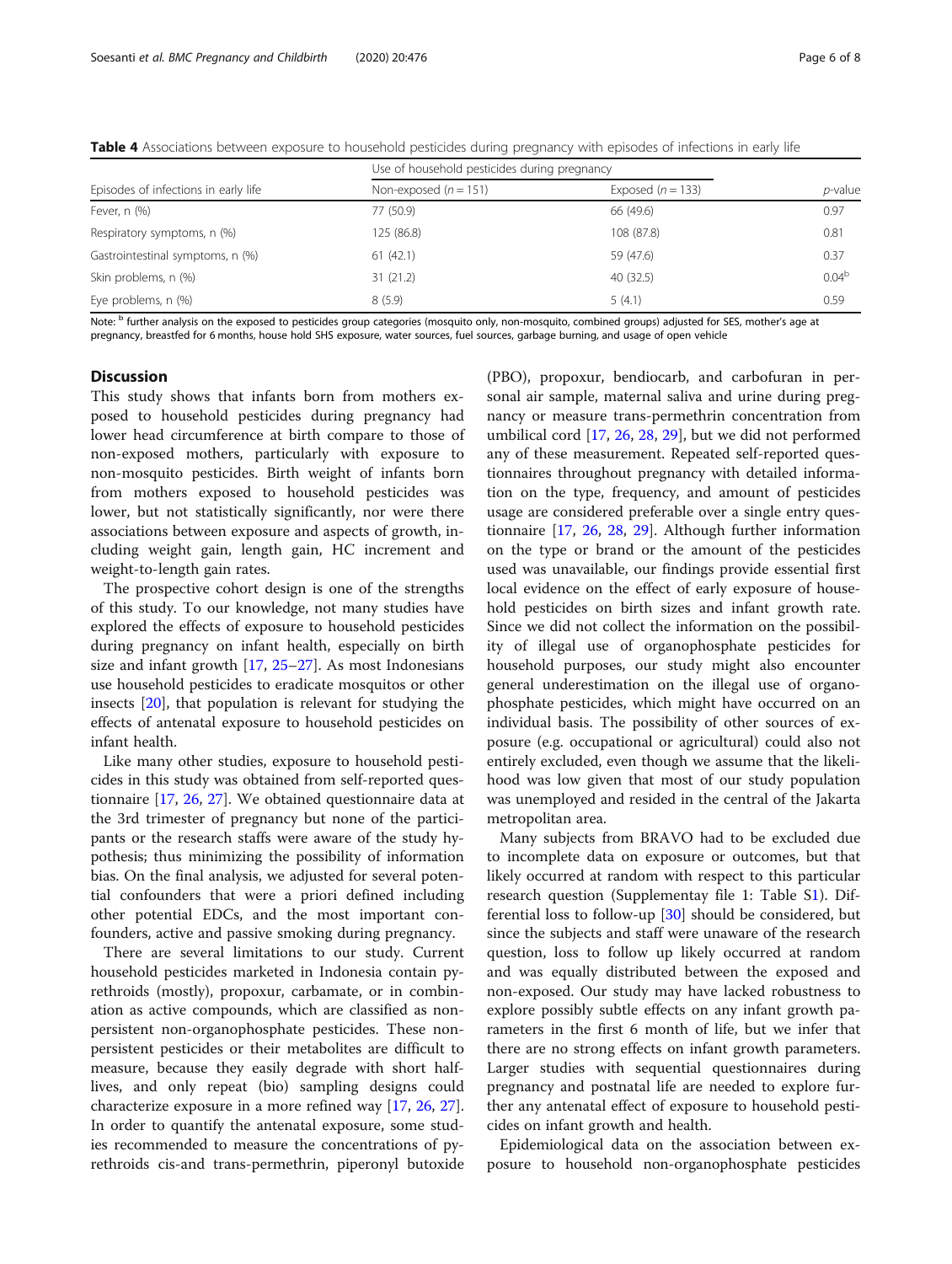<span id="page-6-0"></span>and infant birth sizes and early growth are rare. Recent animal data suggest that exposure to pesticides during pregnancy and early life may impair growth and neurodevelopment in the offspring [\[14](#page-7-0), [15,](#page-7-0) [17,](#page-7-0) [25,](#page-7-0) [29\]](#page-7-0).

Antenatal exposure to organophosphate pesticides has been linked to lower HC at birth [\[14](#page-7-0), [27\]](#page-7-0) and neurodevelopmental disorder in infants [\[15\]](#page-7-0), while antenatal exposure to permethrin (pyrethroid pesticides) in personal air and/or plasma was not associated with performance scores for the Bayley Mental Developmental Index (MDI) or the Psychomotor Developmental Index [\[17](#page-7-0)]. Higher exposure to piperonyl butoxide was linked with lower MDI scores compared with lower exposure [\[17](#page-7-0)]. HC correlates with brain weight, and brain size and head circumference are predictive of IQ and cognitive ability [[31\]](#page-7-0). Our study shows a statistically significantly lower HC in infants from mothers exposed to house hold pesticides, with more pronounced effects found in those exposed to non-mosquito pesticides. The difference of HC at birth with exposure to non-mosquito pesticides is substantial and warrants further study.

Maternal exposure to combinations of modern, nonpersistent pesticides during early pregnancy has been associated with lower birth weight, but increased body fat accumulation from birth to school age [[25](#page-7-0)]. Higher levels of maternal exposure in early pregnancy were associated with lower child weight at birth [\[25\]](#page-7-0). Another study found that the use of pyrethroid products during pregnancy appears to be relatively safe because there were no increased rates of major malformations and no difference in birth weight and gestational age between the exposed and non exposed [\[32\]](#page-7-0). Our current study could not detect clear associations with birth length. This agrees with the result of a previous recent systematic review [\[31\]](#page-7-0).

The mechanisms of how antenatal exposure to nonorganophosphate pesticides may affect the fetal and infant growth remain speculative. There may be direct neurotoxic effects on to fetal brain development, disruption in the hypothalamic-pituitary-thyroid axis, on nuclear thyroid receptors as thyroid hormones are known to have major roles in brain development, and epigenetic influences on the fetal-maternal circulation [[17,](#page-7-0) [31,](#page-7-0) [32](#page-7-0)]. We do note that exposure to non-organophosphate household pesticides seem to, if anything, affect fetal rather than infant development.

Our study also showed that infants of exposed mothers had higher frequencies of skin problems. We could not discern if that was due to antenatal or postnatal exposure to household pesticides, since we did not collect data on the postnatal exposure.

#### Conclusions

In summary, our findings in a highly exposed population of Indonesian pregnant women suggest that antenatal

exposure to household approved non-organophosphate pesticides could lead to lower head circumference at birth and life-long health implications. As household use of pesticides is particularly common in (sub) tropical low and middle income countries like Indonesia, also during pregnancy, our findings pertain to an important public health issue. Any toxic effects, even if subtle, on the developing fetus may have life-long health implications. Therefore, our findings need further in-depth investigation.

#### Supplementary information

Supplementary information accompanies this paper at [https://doi.org/10.](https://doi.org/10.1186/s12884-020-03162-w) [1186/s12884-020-03162-w](https://doi.org/10.1186/s12884-020-03162-w).

Additional file 1: Table S1. Baseline characteristics of all BRAVO participants.

#### Abbreviations

EDC: Endocrine Disrupting Chemicals; HC: Head circumference; BRAVO: The Breastfeeding Attitude and Volume Optimization study; WLG: Weight gain rate adjusted for length gain rate

#### Acknowledgments

All authors have full access to all data in the study and take responsibility for its integrity and the accuracy of its analysis.

Thank you to Mohammad Baharuddin from Budi Kemuliaan hospital, Jakarta, Indonesia for his contribution in data acquisition and management.

#### Authors' contributions

Each author has met the authorship requirement listed below. F.S., N.S.I., C.S.P.M.U., substantial contribution to conception and design, acquisition of data, or analysis and interpretation of data. F.S., N.S.I., C.S.P.M.U., K.K.-G, A.H., D.E.G., substantial contribution to design of work, drafting the article or revising it critically for important intellectual content. F.S., C.S.P.M.U, K.K.-G., A. H, D.E.G., final approval of the version to be published. All authors approved the final manuscript as submitted and agree to be accountable for all aspects of work.

#### Funding

The authors have not declared a specific grant for this research from any funding agency in the public, commercial or not-for-profit sectors.

#### Availability of data and materials

The datasets generated and/or analysed during the current study are not publicly available because the datasets contain multiple sensitive identifiers, but the datasets are available from the corresponding author on reasonable request.

#### Ethics approval and consent to participate

BRAVO was ethically approved by the Institutional Review Board of the Faculty of Medicine Universitas Indonesia/Cipto Mangunkusumo Hospital, Jakarta, Indonesia (reference number: 913/UN2.F1/ETIK/X/2012). All participants had oral and written information and signed a consent before they were enrolled in this study.

#### Consent for publication

Not Applicable.

#### Competing interests

The authors declare that they have no competing interests.

#### Author details

<sup>1</sup>Department of Child Health, Faculty of Medicine, Universitas Indonesia/ Cipto Mangunkusumo General Hospital, Jakarta, Indonesia. <sup>2</sup>Julius Global Health, Julius Center for Health Sciences and Primary Care, University Medical